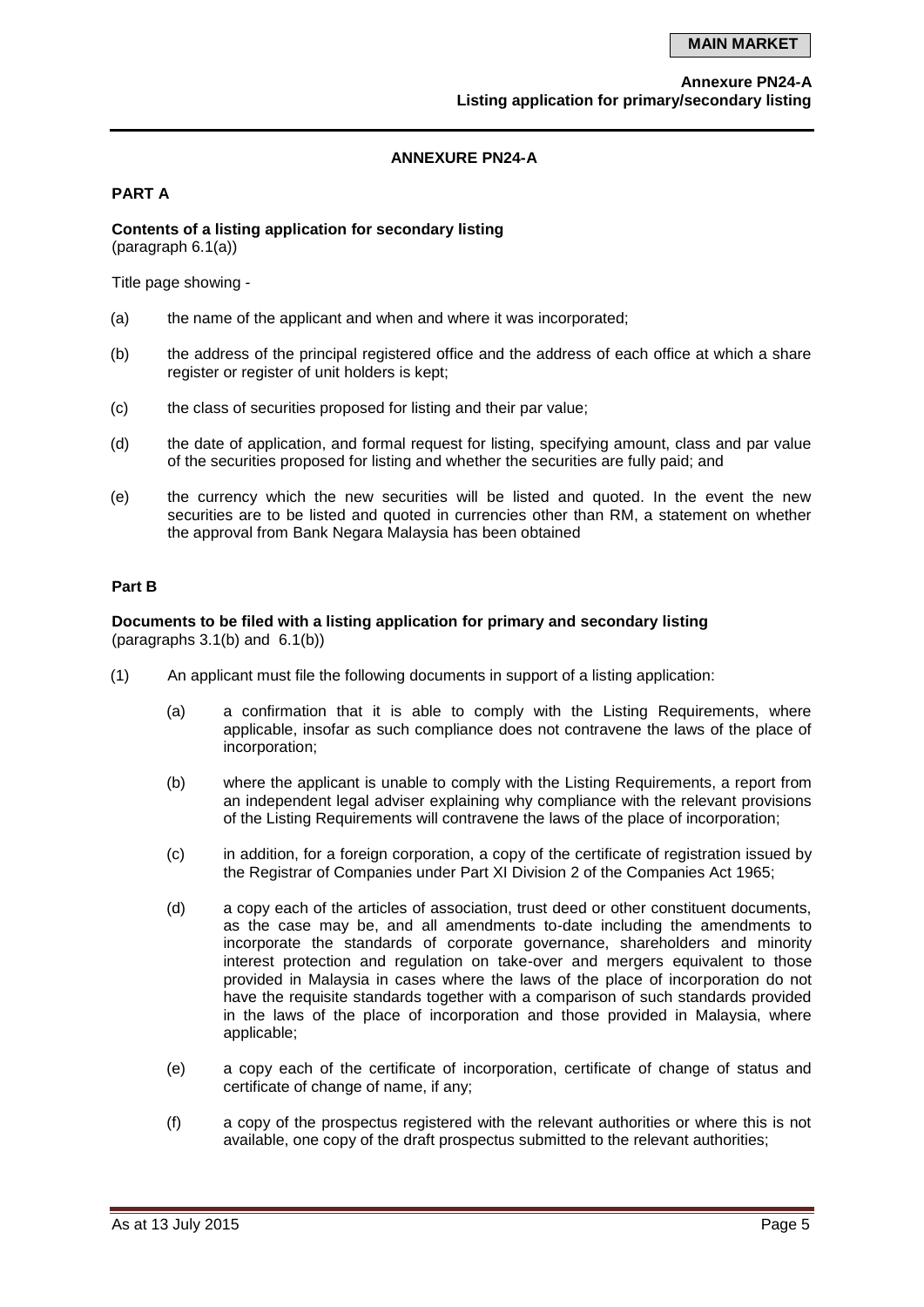- (g) a specimen copy of each denomination of certificates of the class to be listed. If transfer offices and registrars are maintained in more than one place, one specimen of each denomination of certificates used in each office;
- (h) a letter of undertaking in the form of Annexure PN21-B, Annexure PN23-B or Annexure PN23-F, as the case may be, duly executed by the applicant together with a certified true extract of the applicant's board of directors' resolution authorizing the signatory:
- (i) a letter of undertaking in the form of Annexure PN21-C, Annexure PN23-C or Annexure PN23-G, as the case may be, duly executed by each director of the applicant;
- (j) a letter in the form of Annexure PN21-D, Annexure PN23-D or Annexure PN23-H, as the case may be, duly executed by each independent director of the applicant, where applicable;
- (k) a letter from the applicant's Principal Adviser confirming all approvals of relevant authorities have been obtained;
- (l) a copy each of all letters of approval from the relevant authorities; and
- (m) a proposal as to classification of the applicant in a specific sector in the prescribed form.
- (2) If any of the above documents are not filed because they are not applicable or available in any case, the applicant must submit a separate exhibit explaining why such documents are not applicable or available.

# **Part C**

# **Documents to be filed with a quotation application**

(paragraph 6.2(a))

- (1) A copy of the latest return of allotment filed with the Registrar of Companies or in relation to a foreign corporation, a copy of a document showing its latest issued and paid-up capital filed with the relevant authority pursuant to the laws of the place of incorporation or in the event no such document is required to be filed pursuant to the relevant laws, a confirmation from the foreign corporation as to its latest issued and paid-up capital.
- (2) An undertaking that all notices of allotment will be issued and dispatched to all successful applicants before the date of listing and quotation of the securities.
- (3) A confirmation from the Depository of the receipt of the allotment information for crediting of the securities.
- (4) A cheque drawn to the order of Bursa Malaysia Securities Berhad or such other proof of payment acceptable to the Exchange for the listing fees as may be prescribed by the Exchange from time to time, together with a copy of the details of the computation of the amount of listing fees payable.